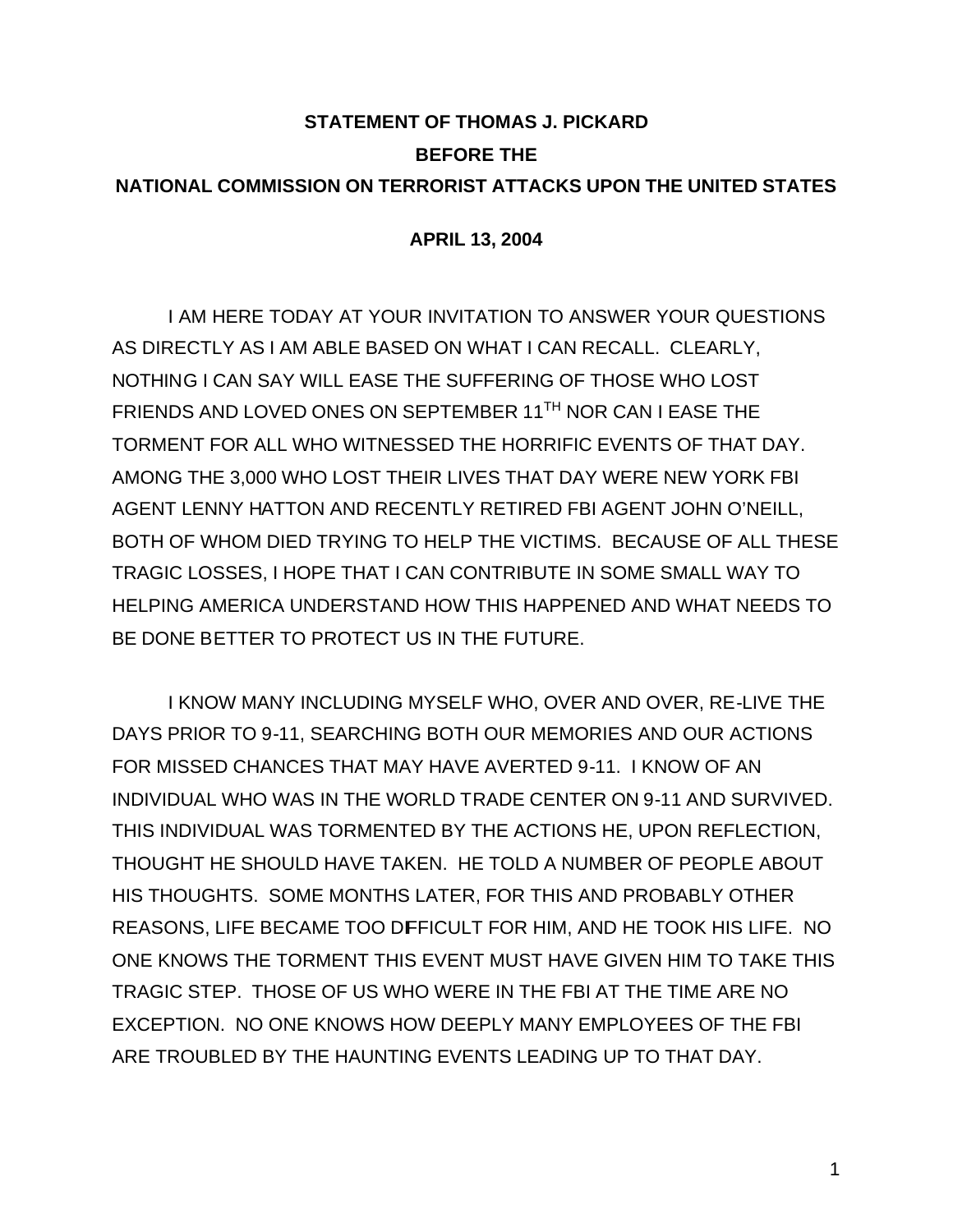IN MY VIEW THE TRAGEDY OF 9-11 CLEARLY DEMONSTRATES THE HIGH COST FOR THE COLLECTIVE U.S. GOVERNMENT FAILURE TO PENETRATE THE INNER WORKINGS OF AL QAEDA OR TO DEAL WITH TERRORISM AS IT WAS THEN AND IS NOW, A WAR AGAINST THE UNITED STATES INTENDED TO INFLICT AS MANY AMERICAN CASUALTIES AS POSSIBLE. FOR MANY AND VERY COMPLEX REASONS, WE DID NOT DEVELOP THE NECESSARY INTELLIGENCE, EITHER THROUGH OUR OWN RESOURCES OR THROUGH THE INTERNATIONAL LAW ENFORCEMENT AND INTELLIGENCE COMMUNITIES TO SUFFICIENTLY UNDERSTAND AND REACT TO THEIR PLANNING, COMMUNICATIONS, CONTROL, AND CAPACITY TO DO US HARM.

 I WAS THE ACTING DIRECTOR OF THE FBI DURING THE SUMMER OF 2001. THE INTELLIGENCE AND EXPERIENCE THAT I HAD AVAILABLE TO ME AT THAT TIME WERE WHAT I ACTED UPON.

AS I RECALL, DURING THE PERIOD JANUARY-SEPTEMBER 2001, THE FBI RECEIVED OVER 1,000 THREATS. MANY OF THESE THREATS HAD GREAT SPECIFICITY AND OTHERS WERE VERY GENERAL IN NATURE. ALL WERE TAKEN SERIOUSLY BUT THE VOLUME WAS DAUNTING. THE INCREASE IN THE "CHATTER" WAS BY FAR THE MOST SERIOUS BUT IT WAS ALSO THE MOST DIFFICULT TO DEAL WITH. THERE WAS NO SPECIFICITY AS TO WHAT, WHERE AND WHEN. WE KNEW THE WHO, BUT ONLY THAT IT WAS AL QAEDA.

I HAD REGULAR CONVERSATIONS WITH THE DIRECTOR OF THE CIA AND HIS DEPUTY, AND THE ATTORNEY GENERAL AND HIS DEPUTY, ABOUT THE THREATS WE WERE RECEIVING AND TO LEARN IF THERE WAS ANYTHING MORE THAT WOULD HELP US UNDERSTAND THE FRAGMENTARY INFORMATION WE HAD. THE ONLY NEWS THAT I RECEIVED WAS THAT THE LEVEL OF "CHATTER" SUBSIDED IN EARLY AUGUST, 2001.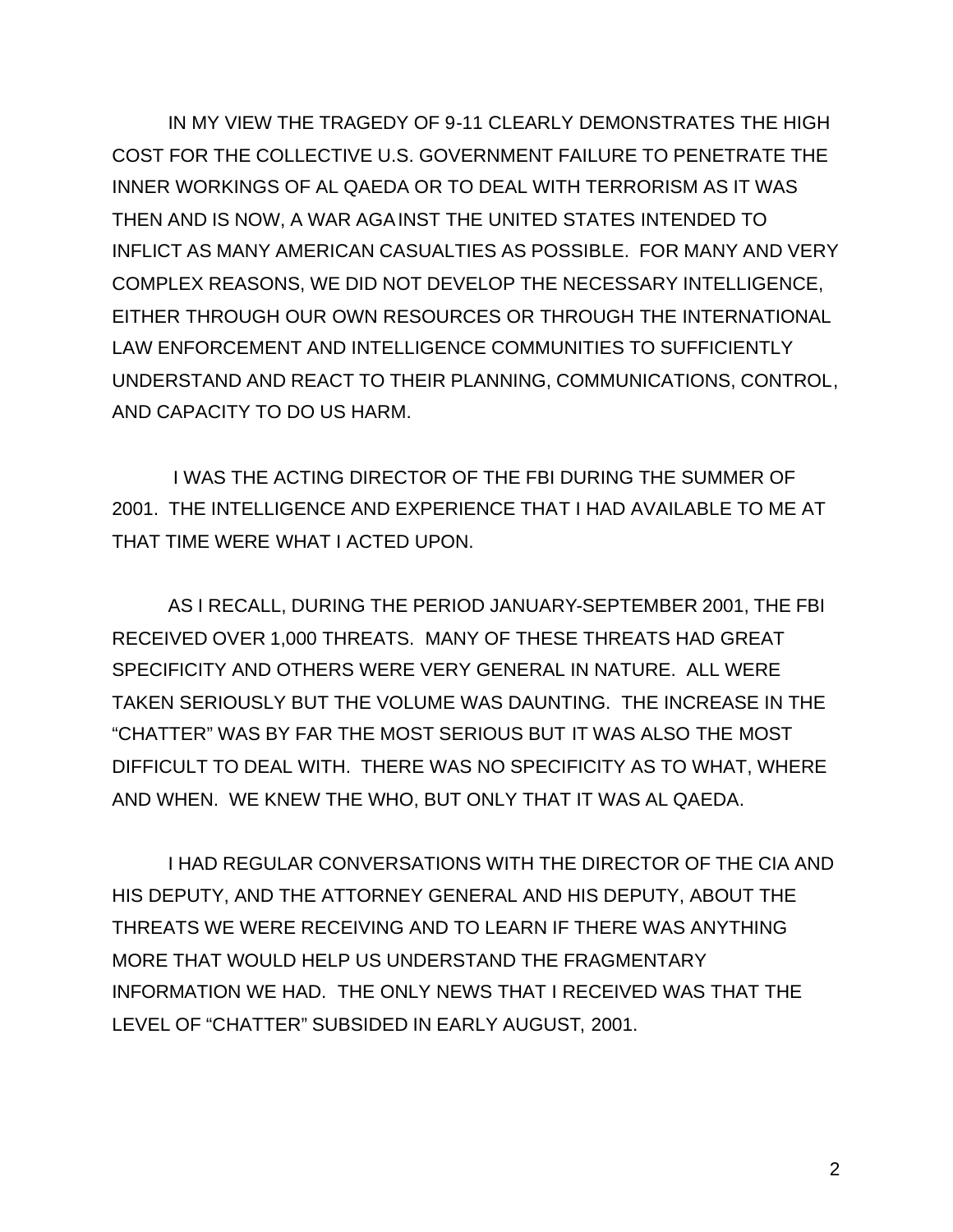FURTHER, I SPOKE PERSONALLY, BOTH COLLECTIVELY AND INDIVIDUALLY, WITH EACH OF THE SPECIAL AGENTS IN CHARGE OF THE FBI'S 56 FIELD OFFICES AND WITH THE ASSISTANT DIRECTORS AT FBIHQ ABOUT WHAT WE KNEW AND WHAT WE SHOULD BE DOING. MOST OF WHAT I HEARD POINTED OVERSEAS. FOR EXAMPLE, UPON THE RECOMMENDATION OF THE ASSISTANT DIRECTOR IN NEW YORK AND THE ASSISTANT DIRECTOR, COUNTERTERRORISM, I REMOVED THE AGENTS WHO WERE IN YEMEN INVESTIGATING THE BOMBING OF THE U.S.S. COLE BASED UPON THE LEVEL OF THE "CHATTER" AND SPECIFIC THREATS ABOUT IMPENDING HARM TO THEM IF THEY REMAINED IN THE REGION. WE ALSO RECEIVED NUMEROUS THREATS RELATIVE TO THE SUMMIT CONFERENCE IN GENOA, ITALY, THAT WAS ATTENDED BY PRESIDENT BUSH.

DURING THAT SUMMER, WE CONTINUED TO PURSUE OUR INVESTIGATIONS OF THE BOMBINGS OF THE AFRICAN EMBASSIES AND THE U.S.S. COLE. THESE AND OTHER INVESTIGATIONS WERE NOT ONLY BRINGING THOSE RESPONSIBLE TO JUSTICE BUT WERE ALSO GIVING US VALUABLE INTELLIGENCE ON AL QAEDA. THESE INVESTIGATIONS DID MORE THAN ADVANCE THE PROSECUTION OF THESE MATTERS; THEY PROVIDED SOME OF THE BEST INTELLIGENCE THE U.S. GOVERNMENT POSSESSED ABOUT AL QAEDA. MANY OF THOSE ARRESTED AND BROUGHT BACK TO THE UNITED STATES STARTED TO COOPERATE WITH THE FBI. THEY PROVIDED US NOT ONLY INFORMATION ON THE BOMBINGS BUT ALSO BECAME VALUABLE RESOURCES IN IDENTIFYING AL QAEDA MEMBERS TO THE U.S. INTELLIGENCE COMMUNITY. THEY GAVE US UNIQUE INSIGHTS INTO AL QAEDA'S COMMAND, CONTROL, AND PLANNING, AND IN SOME INSTANCES REVEALED POTENTIAL PLOTS OR AREAS OF INTEREST WHERE AL QAEDA WAS FOCUSED. WE ALSO EXPLOITED THEIR POCKET LITTER, CELL PHONES, CALLING CARDS, CREDIT CARDS, AND HOTEL REGISTRATIONS FOR LINKS TO OTHER MEMBERS. THE AGENTS WERE TIRELESS IN PURSUING THESE BITS AND PIECES OF INFORMATION. THE NEW YORK OFFICE OF THE FBI, THE JOINT TERRORISM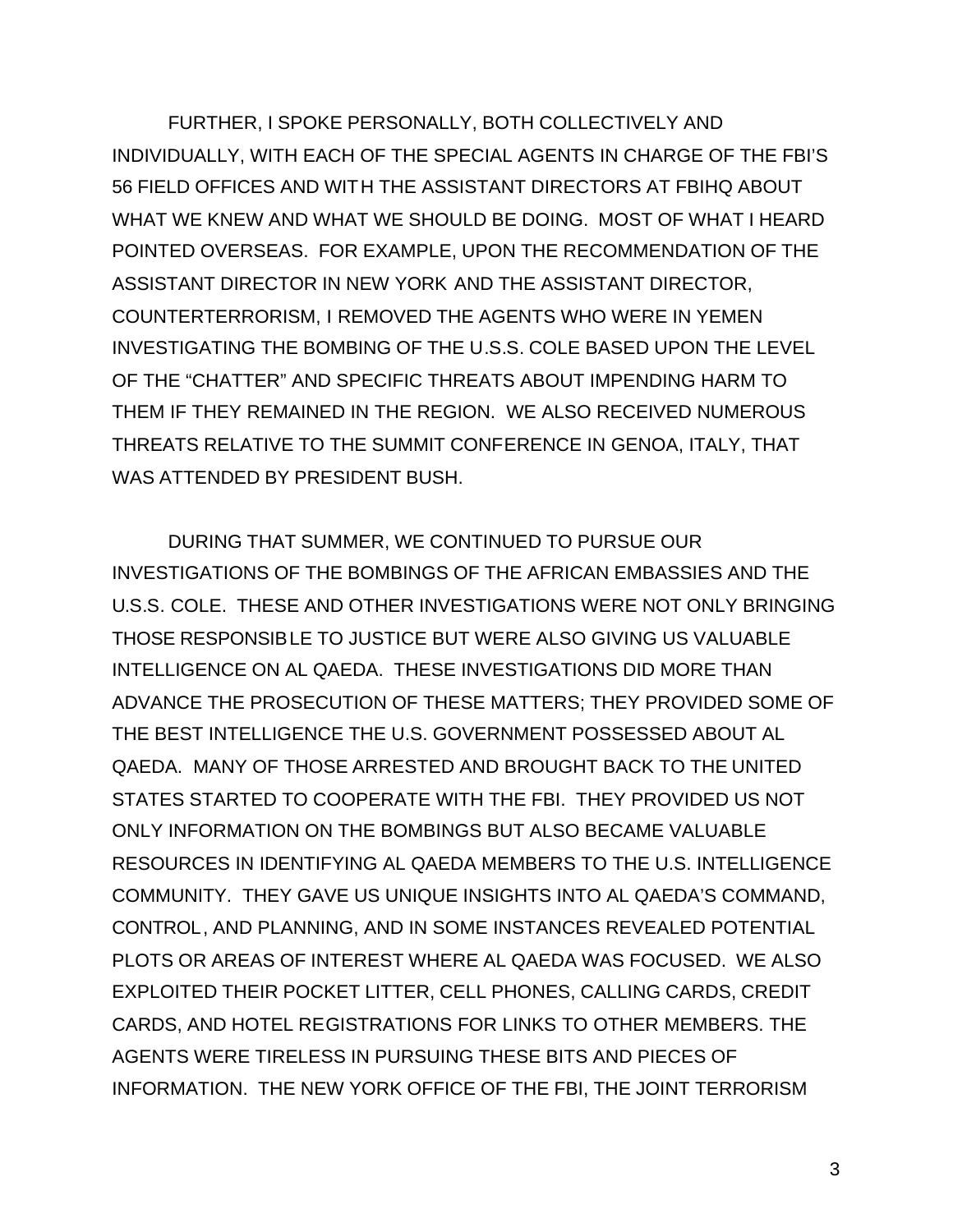TASK FORCE, AND THE U.S. ATTORNEY'S OFFICE IN THE SOUTHERN DISTRICT OF NEW YORK HAD BECOME VERY KNOWLEDGEABLE AND ADEPT AT EXPLOITING THESE INVESTIGATIONS.

THE FBI ALSO HAD INVESTIGATIONS AND FOREIGN INTELLIGENCE SURVEILLANCE ACT (FISA) COVERAGE ON INDIVIDUALS IN THE UNITED STATES THAT EITHER WERE OR WERE BELIEVED TO BE IN CONTACT WITH KNOWN AL QAEDA MEMBERS OVERSEAS. THIS TOO GAVE US LINKS TO OTHER POSSIBLE MEMBERS OF AL QAEDA. THESE INVESTIGATIONS AND FISA COVERAGES WERE THE DIRECT RESULTS OF FBI INVESTIGATIONS AS WELL AS COMING FROM TIPS FROM THE UNITED STATES AND FOREIGN INTELLIGENCE COMMUNITIES.

NONE OF WHAT WE KNEW OR LEARNED POINTED TO WHAT WAS ABOUT TO HAPPEN ON 9-11. TO THE CONTRARY, ALL OF THESE STEPS WERE NOT ENOUGH GIVEN WHAT WE HAVE LEARNED ABOUT THE 19 HIJACKERS SINCE SEPTEMBER 11 $^{\text{TH}}$ . THE PLOT WAS HATCHED PROBABLY IN AFGHANISTAN, IT WAS HONED IN GERMANY, AND FINANCED IN THE MIDDLE EAST. EACH OF THE HIJACKERS WAS SELECTED TO INSURE THAT HE COULD COME AND GO INTO THE UNITED STATES WITHOUT ATTRACTING ATTENTION, NOT A DIFFICULT THING TO DO WITH OUR OPEN AND OVERWHELMED BORDERS. THEY DID NOT RECEIVE SUPPORT KNOWINGLY FROM ANYONE IN THE UNITED STATES NOR DID THEY CONTACT KNOWN AL QAEDA SYMPATHIZERS IN THE UNITED STATES THEY UTILIZED PUBLICLY ACCESSIBLE INTERNET CONNECTIONS AND PRE-PAID CALLING CARDS TO COMMUNICATE AND ALSO TO ESCAPE INTERCEPTION OF THEIR COMMUNICATIONS BY U.S. LAW ENFORCEMENT AND INTELLIGENCE COMMUNITY. THESE 19 AND THEIR SUPERIORS OPERATED FLAWLESSLY IN THEIR PLANNING, COMMUNICATIONS, AND EXECUTION OF THIS EVENT. THEY SUCCESSFULLY EXPLOITED EVERY WEAKNESS FROM OUR BORDERS TO COCKPIT DOORS.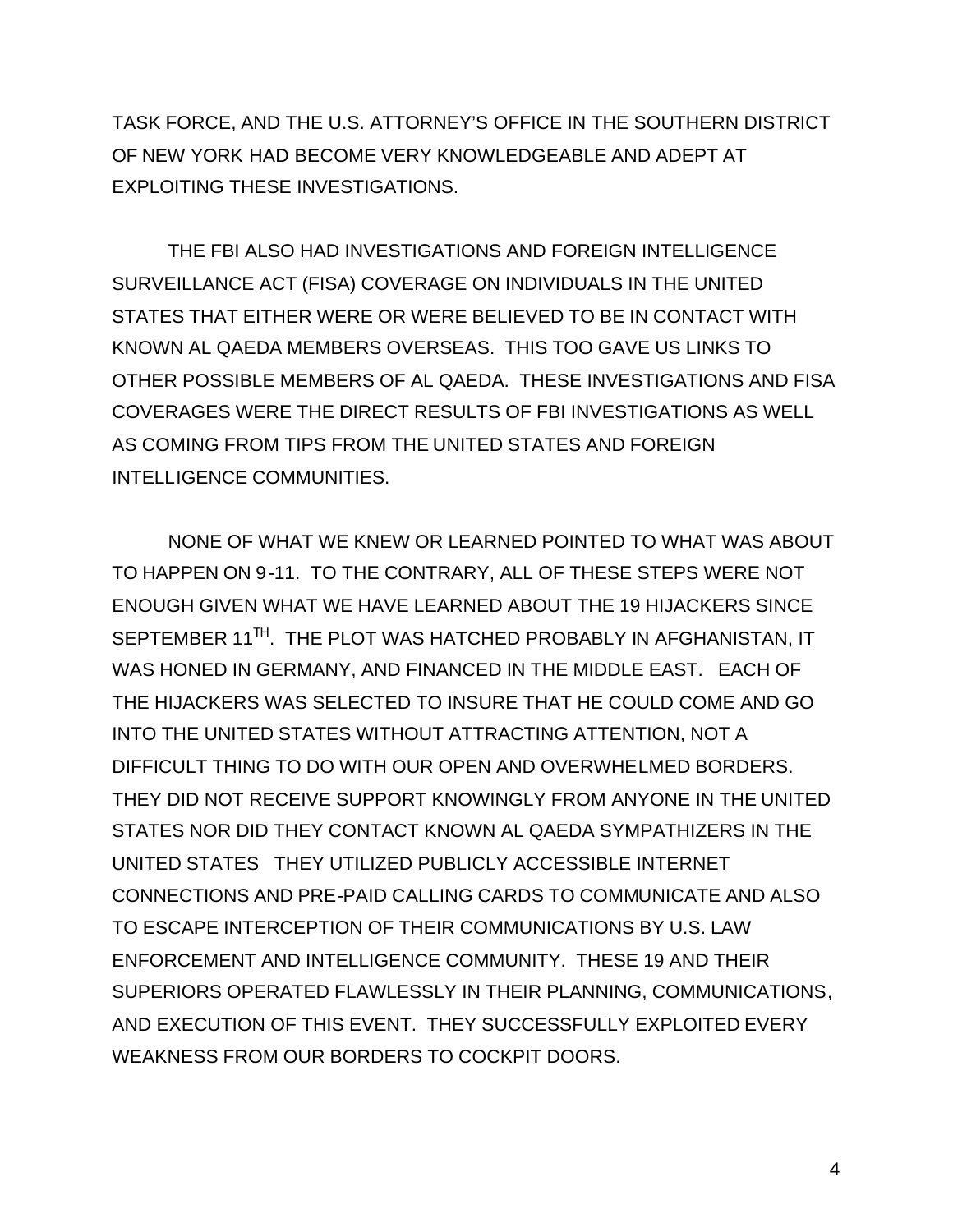THE MEMBERS OF AL QAEDA ARE A FORMIDABLE ENEMY. I HAVE PERSONALLY MET WITH RAMZI YOUSSEF, THE MASTERMIND OF THE 1993 WORLD TRADE CENTER ATTACK. HE IS POISED, ARTICULATE AND WELL-EDUCATED. HE SPEAKS ENGLISH WITH A BRITISH ACCENT AS WELL AS SIX OTHER LANGUAGES. HE HAS DEGREES IN CHEMISTRY AND ELECTRICAL ENGINEERING; AND IN 1995, HE WAS VERY PROFICIENT WITH A LAPTOP COMPUTER AND HAD AN ENCRYPTION PROGRAM ON IT. I HAVE ALSO LED TWO SEPARATE TEAMS OVERSEAS TO RETURN AYAD ISMAIL NAJIM, WHO DROVE THE VAN INTO THE WORLD TRADE CENTER IN 1993; AND OSAMA TURKISTANI, AKA WALI KAHN, WHO WAS PART OF THE MANILA AIR PLOT, BACK TO THE UNITED STATES TO STAND TRIAL. BOTH WERE FAIRLY WELL EDUCATED AND POISED YOUNG MEN DEDICATED TO A JIHAD AGAINST AMERICA.

I HAVE USED THE WORD ENEMY TO DESCRIBE THEM BECAUSE THAT IS WHAT THEY ARE. THEY ARE DEDICATED TERRORISTS WILLING TO EVEN COMMIT SUICIDE FOR THEIR BELIEFS. THE CAMPS IN AFGHANISTAN AND ELSEWHERE WERE GRADUATING THOUSANDS LIKE THEM WHO ARE EDUCATED, COMMITTED, AND EVEN COMPUTER SAVVY. AL QAEDA WAS TURNING OUT FIVE TIMES MORE GRADUATES FROM THEIR CAMPS THAN THE FBI AND CIA WERE GRADUATING FROM THEIR TRAINING SCHOOLS. I COULD ONLY UTILIZE HANDCUFFS ON THEM. PRESIDENT BUSH AND THE U.S. MILITARY GAVE THEM SOMETHING MORE EFFECTIVE -- BOMBS, BULLETS AND BAYONETS.

OVER THE LAST WEEK, I HAVE INTERACTED ONCE AGAIN WITH THE MEN AND WOMEN OF THE FBI. DIRECTOR ROBERT MUELLER, DEPUTY DIRECTOR BRUCE GEBHARDT, EXECUTIVE ASSISTANT DIRECTOR JOHN PISTOLE, AND THE FBI HAVE A VERY FORMIDABLE TASK IN PREVENTING THE NEXT ACT OF TERRORISM. AL QAEDA JUST HAS TO GET IT RIGHT ONCE BUT THE FBI WILL HAVE TO GET IT RIGHT EVERY TIME TO STOP THEM.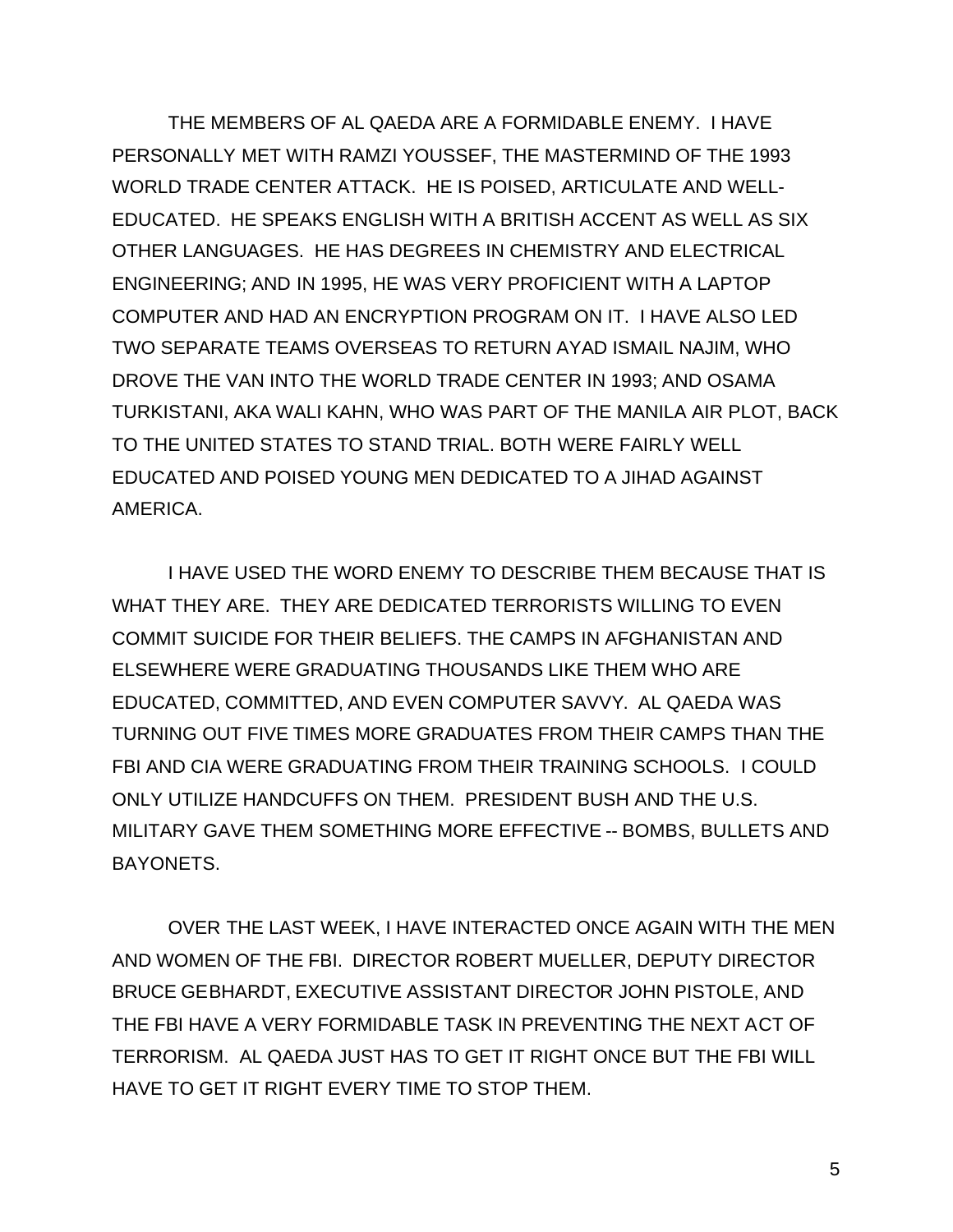NEXT, I WOULD LIKE TO ADDRESS SOME MISCONCEPTIONS. IN MY EXPERIENCE, THERE WAS A VERY GOOD WORKING RELATIONSHIP BETWEEN THE CIA AND FBI. GEORGE TENET, JOHN MCLAUGHLIN, AND I SPOKE FREQUENTLY ON SECURE TELEPHONE LINES AND MET AT FBIHQ OR CIAHQ REGULARLY. ON MY PERSONAL STAFF WAS A SENIOR EXECUTIVE OF THE CIA WHO WAS ASSIGNED FULL-TIME TO FBIHQ AND MET WITH ME AND OTHERS AT THE FBI EACH MORNING, INCLUDING ALL THE ASSISTANT DIRECTORS. IN ADDITION, THERE WERE A NUMBER OF CIA OFFICERS WHO HELD POSITIONS OF RESPONSIBILITY IN THE COUNTERTERRORISM DIVISION OF THE FBI. REPRESENTATIVES OF THE NATIONAL SECURITY AGENCY ALSO WERE ASSIGNED FULL-TIME TO FBIHQ AND I MET WITH THESE INDIVIDUALS ON A REGULAR BASIS AS WELL.

RELATIVE TO THE STATE OF THE FBI COMPUTER SYSTEMS, EVERYONE WANTS THE LATEST AND FASTEST COMPUTER ACCESS, SOFTWARE, AND HARDWARE. THE FBI WAS NO DIFFERENT AND WE REPEATEDLY REQUESTED FROM THE ADMINISTRATION AND CONGRESS THE AUTHORITY AND FUNDS TO UPGRADE OUR COMPUTER SYSTEMS. WE WERE REPEATEDLY DISAPPOINTED BY THE DELAYS AND THE AMOUNTS FINALLY APPROPRIATED FROM CONGRESS. ULTIMATELY, TO SUPPLEMENT THE ASSISTANCE WE WERE RECEIVING FROM THE JUSTICE DEPARTMENT, WE RECRUITED A SENIOR EXECUTIVE FROM IBM TO BRING MORE HORSEPOWER TO OUR EFFORTS TO REVAMP OUR INFORMATION TECHNOLOGY SYSTEMS. IN THE INTERIM, THE FBI RESORTED TO SURPLUS DEPARTMENT OF DEFENSE COMPUTERS. THE FBI COMPUTER SYS TEM WAS CONSIDERED THE JOKE OF WASHINGTON, D.C. THE FBI KNEW IT, DOJ KNEW IT, AND CONGRESS KNEW IT. IN MY VIEW, HAVING A STATE-OF-THE-ART SYSTEM WAS ALWAYS OUR GOAL, A GOAL NOT ACHIEVED FOR THE LACK OF TRYING. IT WAS A TOP PRIORITY AND WE WORKED FOR YEARS WITH JUSTICE OFFICIALS AND CONGRESSIONAL STAFF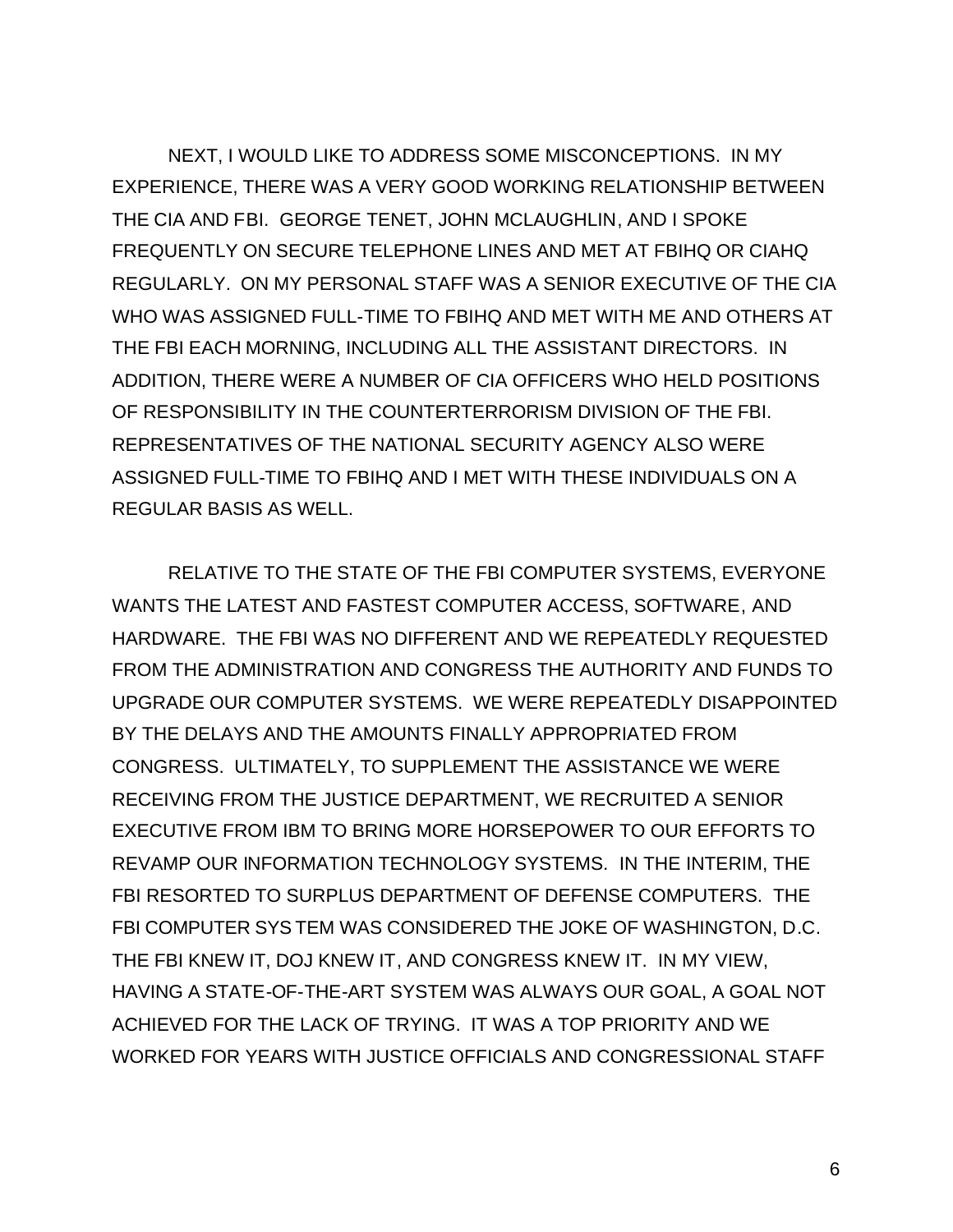TO REACH AGREEMENT AND PROCEED WITH IMPLEMENTATION. FINALLY, IN 2001, THE INITIAL TRILOGY SYSTEM WAS APPROVED AND FUNDED.

FOR TWO DECADES THE FISA COURT OPERATED ON THE ASSUMPTION THAT, ONCE THE GOVERNMENT PROCEEDS ON A PATH TO CRIMINAL PROSECUTION, THE FOREIGN INTELLIGENCE INTERESTS CEASE. THIS RESULTED IN "WALLS" BEING INSERTED BETWEEN INTELLIGENCE AND CRIMINAL CASES, SO THAT THE INFORMATION COULD NOT BE SHARED. AN FBI SUPERVISOR WAS HEARD TO SAY "CREATE ENOUGH WALLS AND YOU BUILD A MAZE." THANKFULLY, THE WALLS ARE NOW DOWN AS A RESULT OF THE NOVEMBER, 2002, RULING OF THE U.S. FOREIGN INTELLIGENCE COURT OF REVIEW. THE REVIEW COURT HELD THAT THE FISA COURT MISINTERPRETED AND MISAPPLIED MINIMIZATION PROCEDURES. THE WALLS MAY BE DOWN BUT IT IS STILL A SLOW PROCESS FROM WHEN A STREET AGENT RECOGNIZES THE OPPORTUNITY TO SEEK FISA COVERAGE AND WHEN HE FINALLY GETS THE COURT'S APPROVAL. THE COMMISSION SHOULD RECOMMEND IMPROVEMENTS TO SPEED THE FISA PROCESS BY ADDING COURTS AND JUDGES OUTSIDE WASHINGTON, D.C.

MUCH HAS BEEN MADE ABOUT THE FAILURE OF THE FBI TO CONNECT THE SO-CALLED DOTS. I WOULD LIKE TO REVIEW THE DOTS AS I RECALL THEY EXISTED ON SEPTEMBER 10 $^{\sf TH}$ .

POINT #1 -- THERE WAS A MEETING IN MALAYSIA IN JANUARY, 2000, OF HIGH-LEVEL AL QAEDA OPERATIVES. THE INTELLIGENCE ANALYSTS THEORIZED THAT AL QAEDA WAS PLANNING SOME KIND OF ATTACK. SINCE THEY WERE MEETING IN MALAYSIA AND NOT IN A CAMP IN AFGHANISTAN, THE CONJECTURE WAS THAT IT WAS PROBABLY AN OPERATION AGAINST AMERICAN FACILITIES IN THE REGION.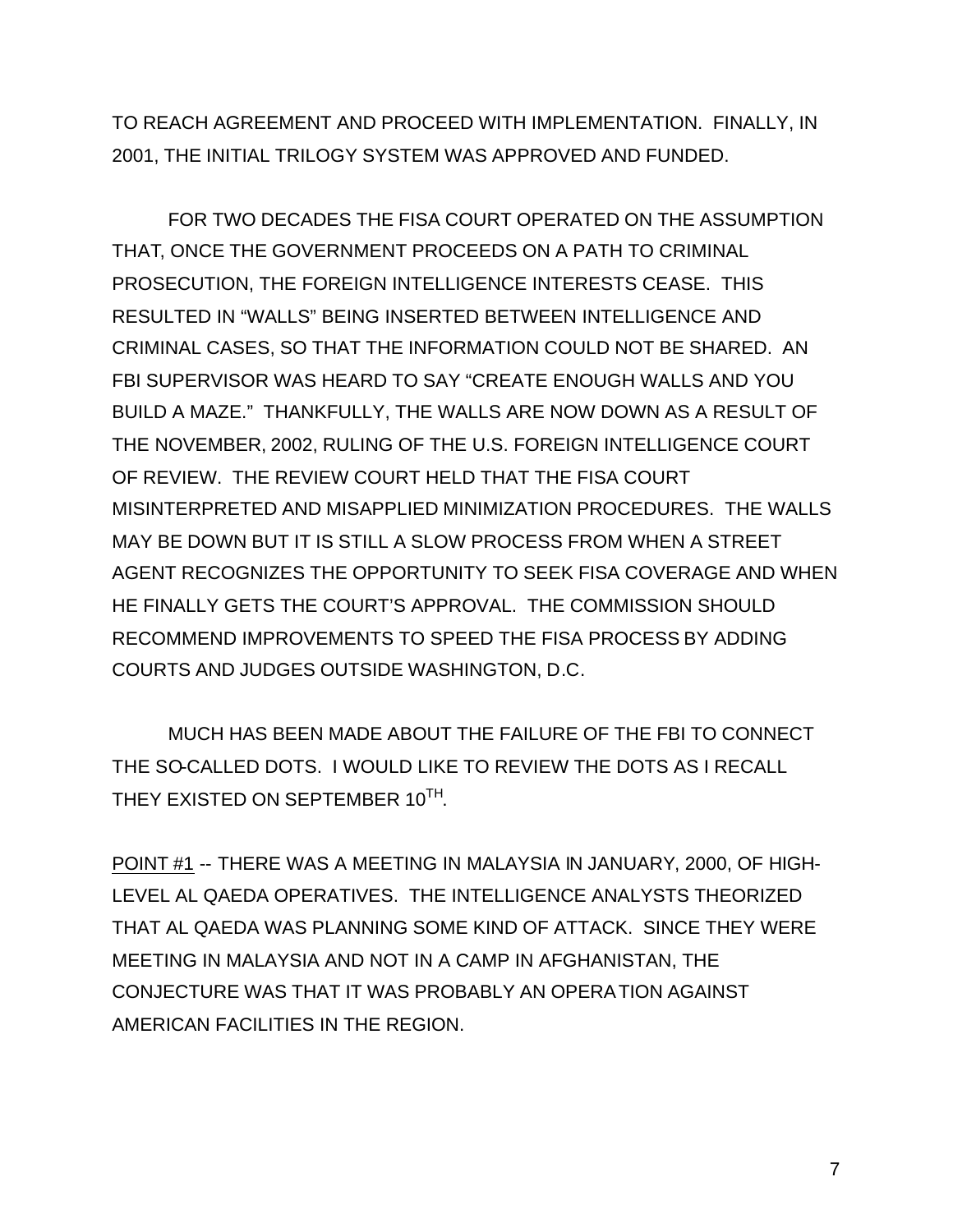POINT #2 -- THE LEVEL OF CHATTER WENT UP IN JUNE AND JULY, 2001, BUT DROPPED IN AUGUST, 2001. THE INTELLIGENCE COMMUNITY NEVER HAD ANYTHING MORE SPECIFIC THAN THAT THE LEVEL OF CHATTER HAD INCREASED AND THEN DECREASED. THERE WAS NO SPECIFICITY TO THE CHATTER AS TO PRECISELY WHO, WHAT, WHERE, WHEN, OR HOW.

POINT #3 -- IN JULY, SPECIAL AGENT WILLIAMS IN PHOENIX NOTED THAT MANY MIDDLE EASTERNERS WERE TAKING FLYING LESSONS AS WELL AS ADVANCED DEGREE COURSES IN THE PHOENIX AREA. UNDER THE ATTORNEY GENERAL GUIDELINES, HE DID NOT HAVE SUFFICIENT PREDICATION TO OPEN A CASE BASED SOLELY ON THOSE FACTS. HE SENT THE INFORMATION TO FBIHQ FOR FURTHER THOUGHT AND ANALYSIS AND TO THE NEW YORK OFFICE, WHICH HAD THE MOST INSTITUTIONAL KNOWLEDGE OF AL QAEDA. WHAT WAS LEARNED IS THAT MOST PEOPLE FROM AROUND THE WORLD COME TO THE UNITED STATES TO LEARN TO FLY BECAUSE THE WEATHER IS GOOD, THE TRAINING IS INEXPENSIVE, AND UNITED STATES FLIGHTS SCHOOLS SET THE WORLDWIDE STANDARD. AS I UNDERSTAND IT, THERE WERE OVER 30,000 M-1 AND M-2 VISAS GRANTED BY THE U.S. GOVERNMENT IN 2001 TO FOREIGNERS WISHING TO COME TO THE UNITED STATES TO LEARN AVIATION SKILLS. THERE ARE APPROXIMATELY 108 FLIGHT CENTERS IN THE UNITED STATES WITH THOUSANDS OF FLIGHT INSTRUCTORS AND GROUND INSTRUCTORS. TO THIS DAY THERE IS NO PROHIBITION TO ANYONE COMING TO AMERICA TO LEARN TO FLY. NONE OF THE 19 CAME TO THE UNITED STATES ON AN M-1 OR M-2 VISA.

POINT #4 -- ZACARIAS MOUSSAUI ALLEGEDLY MADE A STATEMENT AT A FLIGHT SCHOOL IN MINNESOTA THAT HE DID NOT NEED TO LEARN HOW TO TAKE OFF OR LAND, JUST FLY. THAT HAS BEEN REPORTED REPEATEDLY BUT IT IS MY UNDERSTANDING THAT WAS NOT WHAT WAS SAID. THE SCHOOL WAS CONCERNED THAT AN INDIVIDUAL LIKE HIM WAS TAKING INSTRUCTION BUT HAD NOT PREVIOUSLY LEARNED TO FLY AND HAD PAID FOR HIS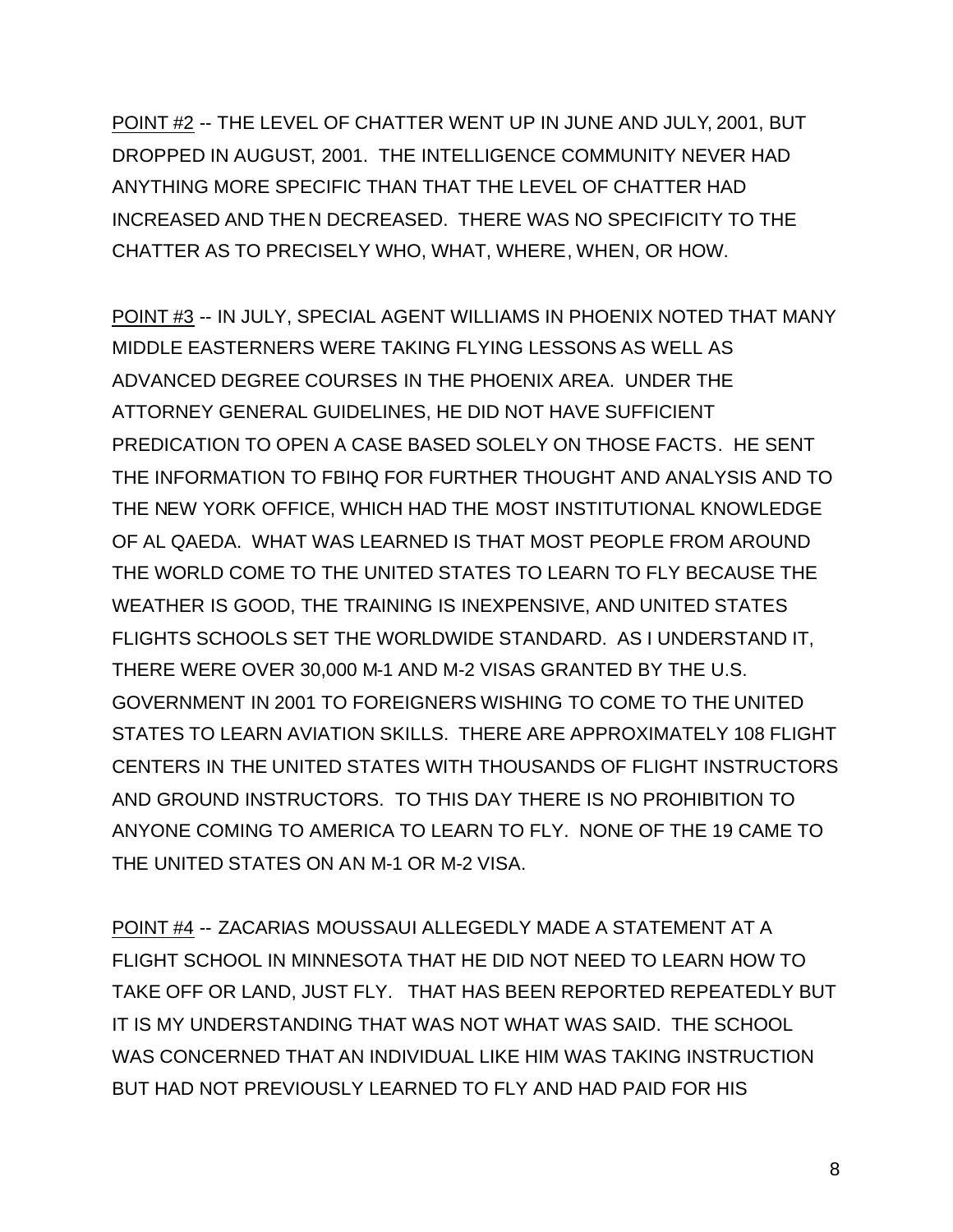INSTRUCTION IN CASH. AGENTS FROM THE FBI AND INS RESPONDED AND HE WAS ARRESTED ON AUGUST 16, 2001, FOR BEING AN ILLEGAL ALIEN. AN APPLICATION FOR A FISA WAS MADE TO FBIHQ BUT IT WAS NOT PRESENTED TO THE FISA COURT SINCE IT LACKED AN ESSENTIAL ELEMENT. TODAY, 2½ YEARS LATER, HE HAS NEITHER BEEN ACQUITTED NOR CONVICTED OF ANY CRIME, NOR IS HE DIRECTLY LINKED TO ANY OF THE 9-11 HIJACKERS. HE HAS BEEN CHARGED WITH CONSPIRACY, NOT WITH BEING THE "20<sup>TH</sup> HIJACKER" AS HAS BEEN WIDELY REPORTED.

POINT #5 -- ON AUGUST 23, 2001, THE CIA NOTIFIED THE U.S. STATE DEPARTMENT THAT TWO INDIVIDUALS MAY HAVE ENTERED THE UNITED STATES AND THEY SHOULD BE ADDED TO THE VISA WATCH LIST. THE FBI RECEIVED AN INFORMATION COPY OF THE REQUEST TO STATE. THERE WAS NO URGENCY ATTACHED TO THE REQUEST OR ANY INDICATION THAT THEY CAME HERE FOR ANY WORRISOME REASON. ACCORDING TO IMMIGRATION RECORDS, WHEN NOTICE OF THEIR ARRIVAL CAME, THEY HAD ALREADY ENTERED THE UNITED STATES AT NEW YORK, STATING ONLY THAT THEY ARE DESTINED FOR THE "MARRIOTT" HOTEL. NOTHING FURTHER AS TO LOCATION, PURPOSE, OR CONTACT INFORMATION WAS REQUIRED TO BE PROVIDED. THE FBI CONTACTED ALL THE MARRIOTT'S IN NEW YORK AND THEN CONTACTED THE MARRIOTT'S CENTRAL RESERVATIONS SYSTEM IN BALTIMORE BUT COULD FIND NO ENTRY FOR THEM. COMPUTER CHECKS WERE DONE OF A VARIETY OF DATABASES BUT NO HITS RESULTED. NO ONE KNEW WHY THEY CAME TO THE UNITED STATES OR WHETHER THEY HAD ALREADY LEFT THE UNITED STATES AT THAT TIME, THERE WAS NO REQUIREMENT TO NOTIFY AUTHORITIES OF DEPARTURE FROM THE UNITED STATES.

DICK CLARKE, BEFORE THIS COMMISSION, STATED THAT IF HE HAD KNOWN ABOUT THESE TWO INDIVIDUALS, HE WOULD HAVE PUT THEM ON *AMERICA'S MOST WANTED*. IF WE KNEW THEN WHAT WE KNOW NOW, I AGREE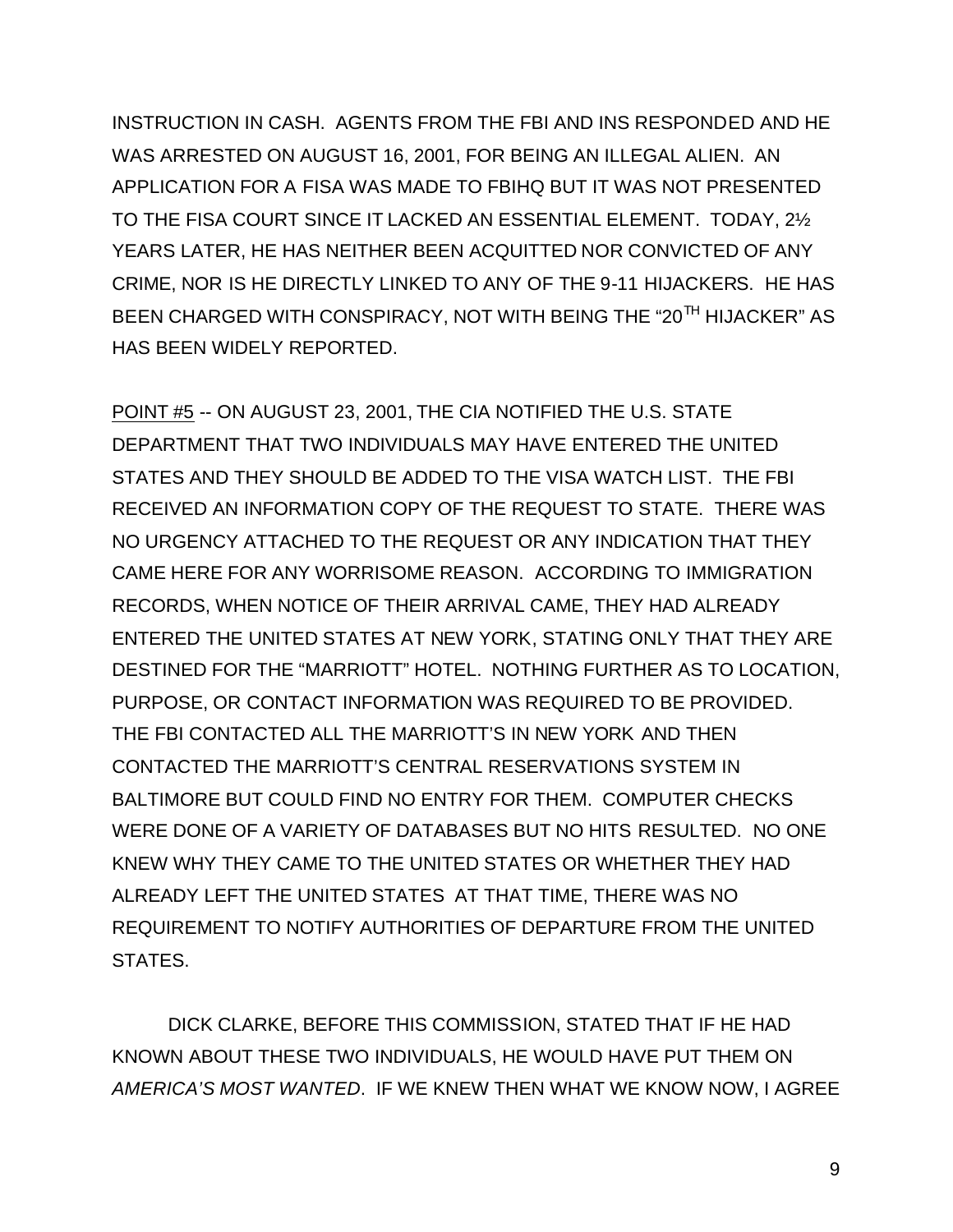WITH HIM THAT JOHN WALSH WOULD HAVE PUT ON A SPECIAL SHOW ABOUT THEM. HOWEVER, ON SEPTEMBER 10<sup>TH</sup>, ALL WE KNEW WAS THAT THEY WERE TO BE PUT ON THE VISA WATCH LIST AND WE SHOULD ATTEMPT TO LOCATE THEM. THE FBI DID NOT KNOW WHETHER THEY HAD DEPARTED THE UNITED STATES AND WE CERTAINLY HAD NO INFORMATION, NONE, THAT THEY WERE HERE TO CARRY OUT AN ACT OF TERRORISM.

I WILL ALWAYS BELIEVE THAT HAVING SO LITTLE INFORMATION ABOUT THE SPECIFIC INTENTIONS OF AL QAEDA WAS A TERRIBLE LAW ENFORCEMENT AND INTELLIGENCE FAILURE, ESPECIALLY WITH ALL THE RESOURCES OF THE UNITED STATES THAT COULD HAVE BEEN BROUGHT TO BEAR. FOR YEARS PRIOR TO 9-11 AL QAEDA COMMITTED ACTS OF WAR AGAINST US, FROM THE BOMBING OF OUR EMBASSIES IN KENYA AND TANZANIA, TO THE ATTEMPTED SINKING OF THE U.S.S. COLE. CONNECTING THESE FEW DOTS WOULD NOT HAVE GIVEN US A PICTURE OF WHAT WAS TO HAPPEN ON SEPTEMBER 11<sup>TH</sup> BUT AS THIS COMMISSION HAS ALREADY CONCLUDED, MORE COULD HAVE BEEN DONE. I BELIEVE WHAT WE NEEDED WERE OLD-FASHIONED HUMAN SOURCES IN AFGHANISTAN, GERMANY, MALAYSIA, AND ELSEWHERE TO, AS GEORGE TENET STATED, STEAL THEIR SECRETS. AND WE NEEDED TO RESPOND TO WAR WITH WAR, NOT JUST ARREST WARRANTS AND LIMITED SECRET MISSIONS. THE PASSING OF THE USA PATRIOT ACT BY THE ADMINISTRATION AND CONGRESS WAS A GREAT BENEFIT TO THE FBI AND THE INTELLIGENCE COMMUNITY. I WOULD STRONGLY RECOMMEND THAT IT NOT BE ALLOWED TO LAPSE BUT BE RENEWED AND STRENGTHENED BASED UPON THE EXPERIENCES OF THOSE IN THE TRENCHES FIGHTING THE WAR ON TERRORISM.

I HAVE MET WITH, OR SPOKEN TO BY TELEPHONE, A NUMBER OF EMPLOYEES IN THE FBI AND SOME WHO HAVE MOVED ON FROM THE FBI. MANY ASKED ME TO TELL THE FAMILIES OF THE VICTIMS THAT EACH DAY THE FBI FAMILY SUFFERS WITH YOU THE MEMORY OF 9-11.